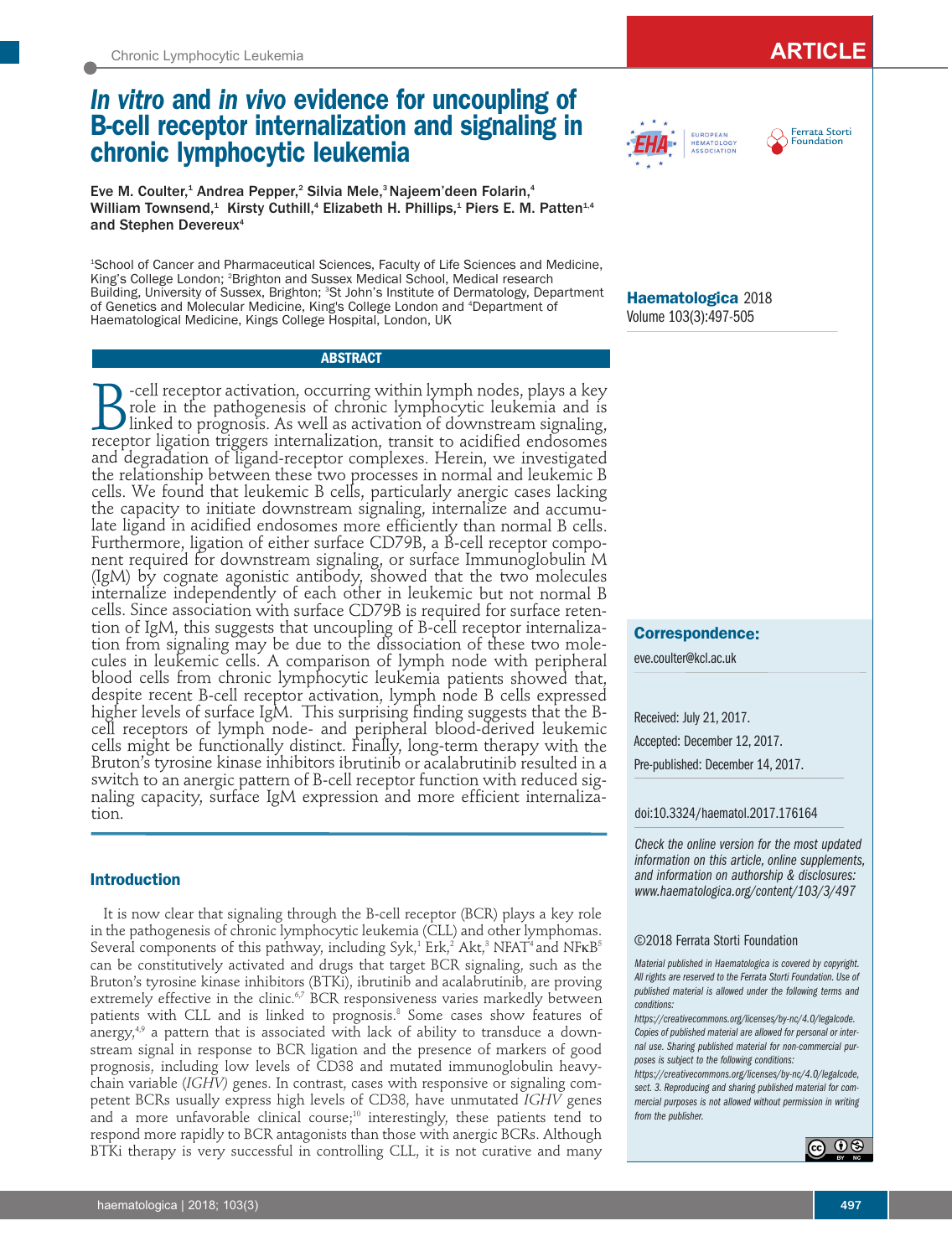patients are left with low level residual disease, which regrows on discontinuation of drug or when resistance mutations develop.11,12 This persistent disease also suggests that, within individual patients, the tumor may not behave in a homogeneous manner.<sup>13</sup>

Despite the central importance of BCR signaling in CLL and the efficacy of drugs that block this pathway, there is relatively little known about BCR dynamics in leukemic B cells. Surface levels of IgM and other BCR components are generally lower in CLL compared to normal B cells, and it has been suggested that this might be due to a failure to properly assemble the sIg  $\alpha/\beta$  subunits CD79A and CD79B.14 Recent studies have shown that total IgM and CD79A levels are near normal in CLL but that CD79B expression, which is required for the transport of BCR to the cell surface, $15$  is reduced, thus trapping IgM within the cell.16 Exposure to interleukin 4 (IL4) increases CD79B expression and allows sIgM levels to increase and BCR signaling capacity to improve.<sup>16,17</sup> CLL cell surface BCRs have an immature pattern of glycosylation that matures following *ex vivo* incubation<sup>18</sup> or exposure to IL4,<sup>17</sup> in keeping with accelerated BCR turnover induced by chronic activation. It has also been reported that, within the peripheral blood (PB) of individual patients with CLL, leukemic cells with the lowest sIgM expression show biochemical features of recent activation and proliferation, presumably because they have recently been released from lymphoid tissues where BCR stimulation and activation are thought to occur.19,20 Taken together, these previous data suggest that the reduced sIgM levels observed in CLL are due to a combination of increased turnover consequent to chronic activation coupled with defective transport to the cell surface resulting from a deficiency of CD79B. The ability of CLL BCRs to become internalized also has implications for how the tumor interacts with other cells, such as T cells. We, and others, have previously shown that, as in normal lymph nodes (LNs), activated CD4+ T cells colocalize with proliferating tumor cells and, *in vitro*, can supply signals that cause tumor proliferation.<sup>21-</sup>

<sup>24</sup> This process normally involves endocytosis and the processing of antigen bound to BCR, however it is not known whether CLL B cells are capable of providing this function. Herein we investigated whether, like normal B cells, CLL cells can internalize their BCR and to what extent this is linked to downstream signaling in both untreated patients and those receiving therapy with the BTKis ibrutinib and acalabrutinib. Our results shed new light on BCR function in CLL and have implications for understanding the mode of action of this important new class of drugs.

# **Methods**

#### **Patients and samples**

PB samples were obtained from 19 healthy volunteers, 40 untreated patients with confirmed CLL (*Online Supplementary Table S1*), and an additional 15 patients receiving BTKi therapy (*Online Supplementary Table S2*). LN fine needle aspirate (FNA) and paired matched PB samples were derived from seven untreated CLL patients (*Online Supplementary Table S3*). Ethical approval was obtained from the National Research Ethics Service (08/H0906/94); all patients provided written informed consent. Patients were classified as having unmutated *IGHV* genes if homology with germline was >98%<sup>25</sup> and as CD38<sup>+</sup> if expression levels were 7% or higher (*Online Supplementary Tables S1-S3*). 26

#### **Flow cytometry**

Cells were stained according to the manufacturer's recommendations using fluorochrome-coupled antibodies (*Online Supplementary Table S4*). Viable CD19+ CD5+ CLL and CD19+ normal B cells were acquired on a FACS Canto II flow cytometer (BD Biosciences) and analyzed using FlowJo software (TreeStar).

Surface (s)IgM and IgD expression was assessed using Quantum™ fluorescein isothiocyanate molecules of equivalent soluble fluorochrome (FITC MESF) microsphere kits and the QuickCal v. 2.3 program, according to the manufacturer's recommendations. Surface CD79B was quantified using R-phycoerythrin (R-PE) MESF microsphere kits.

BCR signaling competence was determined using the ratiometric Ca2+ detector Indo1-AM (Life Technologies) to measure intracellular calcium (Ca2+) levels and Ca2+ influx following  $\alpha$ IgM stimulation, as previously described.<sup>4,9</sup>

ERK1/2 phosphorylation activation was analyzed in both treatment-naïve and BTKi-treated (collected before and during BTKi therapy) CLL patient B cells. Cells were incubated with or without αIgM, or with phorbol 12-myristate 13-acetate (PMA; served as positive control) for ten minutes at 37°C prior to intracellular and surface staining.

# **B-cell receptor internalization in normal and CLL B cells**

BCR internalization was assessed in two ways. The uptake and retention of ligand/receptor complexes in acidified endosomes was measured using the pH sensitive fluorescent sensor, pHrodo™ Red avidin (Life Technologies) linked to agonistic αIgM or IgD (pHrodo-αIgM or D). Target cells were incubated with either pHrodo-αIgM or D for 30 minutes at 4°C and then 37°C for 1h. Results are expressed as the pHrodo mean fluorescent intensity (MFI) after subtraction of the background signal (MFI of unlabeled anti-IgM). BCR internalization in normal and CLL B cells was also directly assessed by measuring the rate of disappearance of sIgM following ligation by agonistic αIgM. Full methodology is provided in the *Online Supplementary Information*.

# **Immunofluorescence Staining**

CLL B cells were isolated using a human B-cell negative selection kit without CD43 depletion (StemCell Technologies) according to the manufacturer's instructions, and purity was confirmed by flow cytometry. Cells were labeled with pHrodo-avidin or pHrodo-αIgM, deposited onto poly-l-lysine coated glass slides by cytospin and stained with CytoPainter Phalloidin-iFluor 488 reagent. Images were acquired on a Nikon Eclipse Ti-E inverted microscope equipped with the Nikon A1R Si confocal imaging system. Image analysis was with Nikon Elements v4.2 software (see *Online Supplementary Information*).

#### **Statistical analysis**

Statistical analyses were performed using GraphPad Prism software version 5 (GraphPad Software, La Jolla, CA, USA). The Shapiro–Wilk test, *t*-test, Mann–Whitney and/or Wilcoxon's test were used where indicated. *P*-values of <0.05 were considered significant.

# **Results**

#### **Internalization of normal and CLL BCRs**

The uptake and retention of pHrodo-αIgM labeled BCRs in acidified endosomes was similar in normal and CLL B cells (MFI ± standard deviation: normal control: 147.5±16.8, n=19, *P*=0.825, CLL: 151.3±12.0, n=40; Figure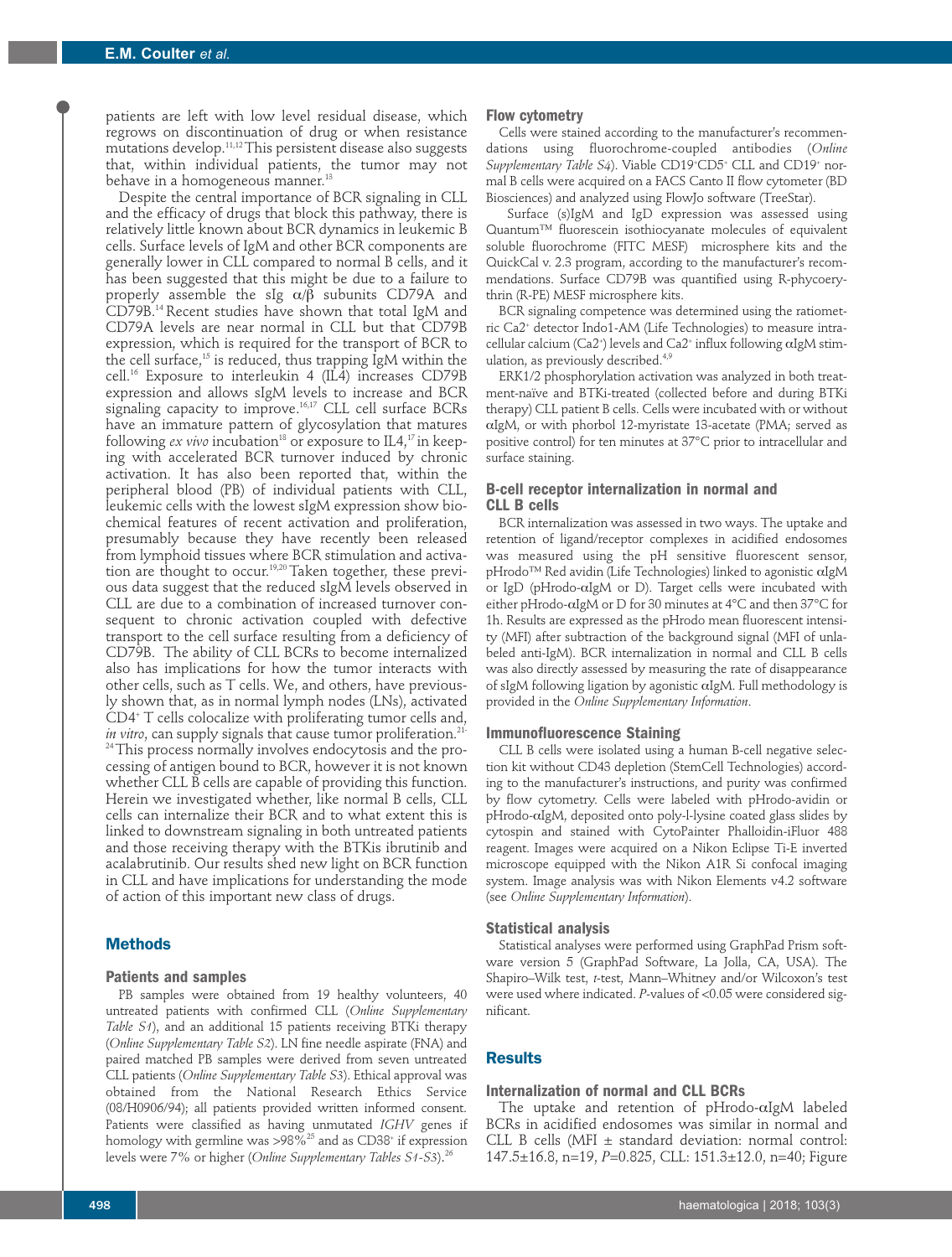1A) and correlated with sIgM expression  $(r^2=0.405,$ *P*=0.0001, n=40; Figure 1B). Confocal immunofluorescence microscopy confirmed that the labeled BCRs accumulate in an intracellular compartment (*Online Supplementary Figure S1A*) and pre-incubation with excess unlabeled anti-IgM, sodium azide and cytochalasin D showed the process to be specific and dependent on energy and the cytoskeleton (*Online Supplementary Figures S1B-S1D*). Repeated measurements confirmed the reproducibility of the assay within individual CLL cases (r2 =0.874, *P*<0.0001, n=30; *Online Supplementary Figure*

*S1E*). It has previously been reported that sIgM expression is lower in CLL compared to normal B cells, and this was also the case in our patients (Figure 1C). Since BCR uptake by normal and CLL B cells is similar and dependent on sIgM expression, this suggested that the process might be more efficient in CLL compared to normal B cells. Correction of the pHrodo-αIgM uptake value for the number of surface IgM molecules (uptake index) confirmed this to be the case (Figure 1D). After correcting for the level of surface IgM expression, the pHrodo-αIgM signal, which reflects accumulation in acidified endosomes, was



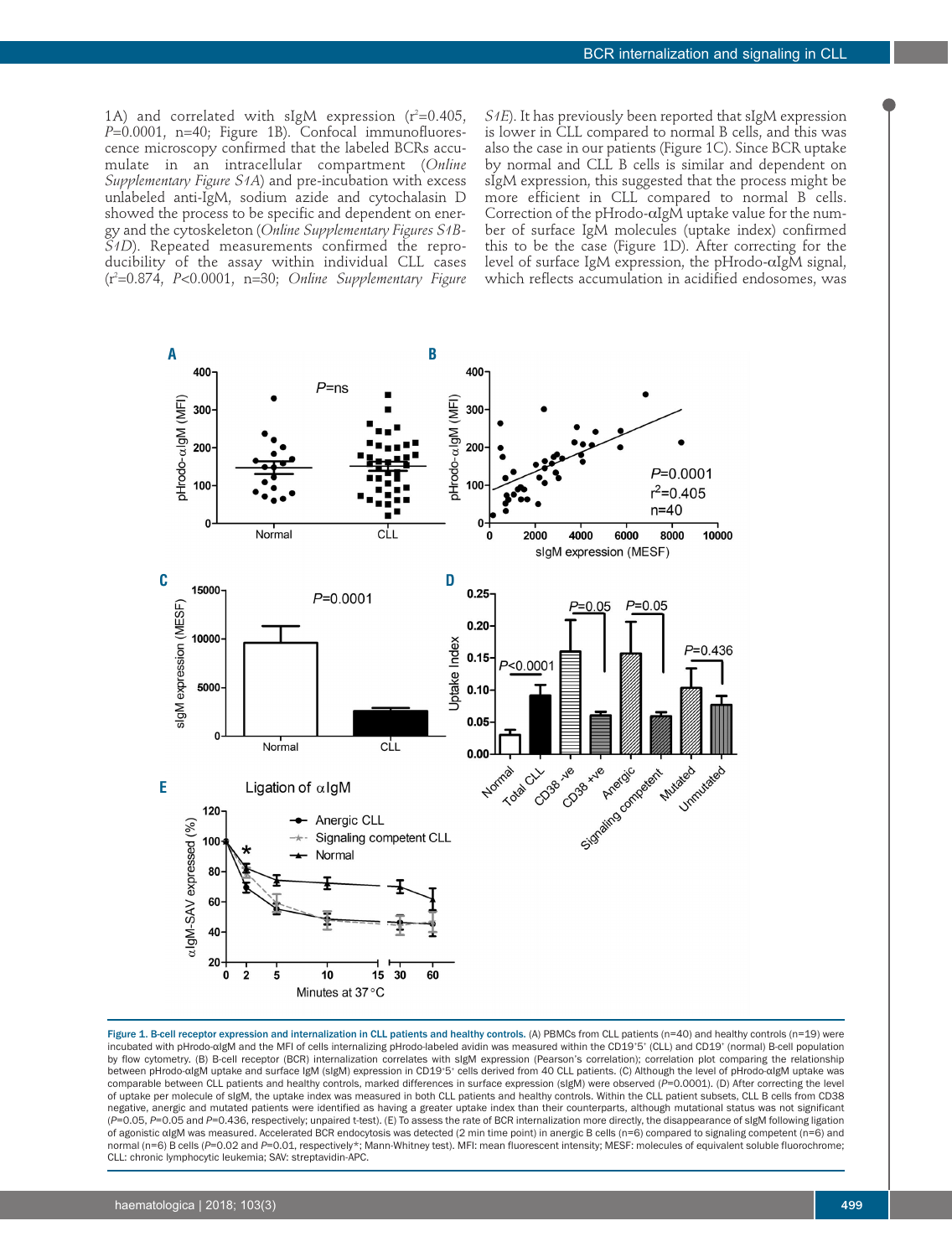3.04 times more efficient in CLL compared to normal B cells (Figure 1D, *P*<0.0001). The uptake index varied considerably between patients, but was significantly higher in those whose BCRs lacked the ability to mobilize calcium in response to BCR ligation and cases with low CD38 expression (see *Online Supplementary Figure S2* and *Online Supplementary Table S1*).

Prolonged *ex vivo* incubation has previously been shown to reverse features of anergy, namely, re-expression of sIgM and restoration of BCR responsiveness.<sup>4,9</sup> We therefore examined BCR expression and internalization after 24 hours *ex vivo* incubation, however, results were heterogeneous with no significant recovery in sIgM expression (*Online Supplementary Figure S3A*, *P*=0.83, n=7) or change in BCR internalization efficiency (*Online Supplementary Figure S3B*, *P*=0.88, n=7). It was not possible to assess internalization efficiency at later time points as the assay critically depends on metabolic integrity of the cells, which was not consistently maintained after 24 hours.

Since the pHrodo- $\alpha$ IgM signal reflects both uptake into and retention within acidic endosomes, we also assessed the BCR internalization rate more directly by measuring loss from the cell surface following ligation with an agonistic antibody. This showed that all cases of CLL internalize their BCRs more rapidly than normal B cells (Figure 1E; *P*=0.04, 2 minute time point). More subtle differences were observed between anergic and signal competent cases of CLL, with more rapid initial loss from the surface in the former (Figure 1E; *P*=0.02 at 2 minute time point).

We also measured sIgD expression and the levels of pHrodo-αIgD uptake using the same assays. All CLL B cells internalized pHrodo-αIgD, and pre-incubation with unlabeled αIgD reduced the level of uptake (*Online Supplementary Figure S4A*; n=18; *P*=0.001). No significant correlation between pHrodo-αIgD uptake and surface sIgD expression was observed (*Online Supplementary Figure S4B*) and there was no difference in the pHrodo-αIgD uptake index between CD38high and low, anergic/non anergic and *IGHV*-mutated and unmutated patients (*Online Supplementary Figure S4C*). This suggests that uptake and retention mechanisms differ between IgD and IgM; this was not addressed further herein.

# **Mechanism of dissociation of BCR signaling and internalization**

We next investigated the role of sCD79B, a molecule that is closely associated with the BCR and essential for signal transduction, in BCR internalization. As previously reported,<sup>27</sup> CLL B cells express lower levels of sCD79B compared to normal B cells, with a particularly reduced expression in anergic compared to signaling competent cases (normal B-cell MFI=2561.2±400.9, anergic CLL MFI=318.2±63.4, signaling competent MFI=397.5±71.1). We also found that sIgM expression correlates with sCD79B both between (Figure 2A) and within a patient with CLL (Figures 2B,C). Despite these findings and the fact that sIgM and sCD79B are known to be associated during BCR signaling, no significant reduction in sCD79B expression occurred following ligation and downregulation of sIgM with agonistic antibody in both anergic and signaling competent cases of CLL (Figure 2D). In normal B cells, a slight but significant reduction in sCD79B expression was observed 30 and 60 minutes after BCR ligation with αIgM. Similarly, downregulation of CD79B with an agonistic anti-CD79B had no effect on the level of sIgM in

anergic and signaling competent CLL cells and normal B cells (Figure 2E,F). Thus, although both normal and CLL B cells are capable of internalizing IgM and CD79B following ligation with cognate agonistic antibody, the two molecules do not cointernalize, and thus cannot be closely associated during membrane trafficking.

Having established that sCD79B is not required for sIgM internalization, we proceeded to assess its role in BCR signaling by measuring the effect of prior sCD79B downregulation on αIgM ERK phosphorylation in CLL cells. As expected, prior sCD79b downregulation reduced, but did not abolish αIgM-induced ERK phosphorylation (Figure 2G). In contrast, depletion of sCD79B was without effect on pHrodo-αIgM uptake (Figure 2H).

#### *In vivo relationship between BCR signaling and internalization*

We next investigated the relationship between BCR internalization and signaling *in vivo* in CLL by studying subsets of PB cells, those from the LN where BCR activation and proliferation is thought to take place and longitudinal samples obtained from patients being treated with BTKis ibrutinib and acalabrutinib.

#### *Recently proliferated and quiescent subsets*

It has previously been shown that recently proliferated LN emigrants express low levels of CXCR4 and high levels of CD5 (CXCR4<sup>dim</sup>CD5<sup>bright</sup>).<sup>28</sup> Since proliferation within LNs is linked to BCR signaling, we compared BCR expression and internalization efficiency on CXCR4<sup>dim</sup>CD5bright and CXCR4brightCD5<sup>dim</sup> subsets. Since the BCR internalization assay involves incubation with agonistic αIgM, we first investigated whether 1-hour incubation with pHrodo-αIgM altered the expression of these markers. As expected, CXCR4 expression was reduced and CD5 increased following ligation of BCR, however, over the 1 hour assay period, the magnitude of change was small (CXCR4 mean fold change  $= 0.93 \pm 0.02$  and CD5 mean fold change 1.24±0.04, *data not shown*). Since the MFI of the top and bottom decade of CXCR4 and CD5 expression differed by 11.8±5.4-fold and 8.7±6.7-fold, respectively, assay-induced changes could not have changed the composition of these subsets. Since the CXCR4<sup>dim</sup>CD5<sup>bright</sup> subset are thought to have recently undergone BCR activation within the LN, we expected to find downregulation of sIgM in this fraction, however, this was not the case and levels were higher than in the CXCR4<sup>dim</sup>CD5<sup>bright</sup> subset (Figure 3A, *P*<0.0001). In keeping with post-activation anergy, in the majority of patients (14/21) there was more efficient uptake of pHrodo-αIgM in the CXCR4<sup>dim</sup>CD5bright subset, however, there was significant variability and, in the whole population, this did not reach statistical significance (Figure 3B; n=21; *P*=0.281).

# *BCR expression and internalization in the PB and LN of CLL patients*

Since our results suggested that BCR internalization is influenced by the capacity to initiate downstream signaling, which occur within LNs, we went on to directly compare sIgM levels and uptake of pHrodo-αIgM by LN CLL cells to those derived from simultaneously obtained PB from the same patients. As we have previously shown, $^{29}$ LN CLL cells expressed higher levels of CD5 than those derived from the PB, in keeping with BCR activation at these sites (*data not shown*). As was the case for the recently proliferated CXCR4<sup>dim</sup>CD5<sup>bright</sup> subset, sIgM levels were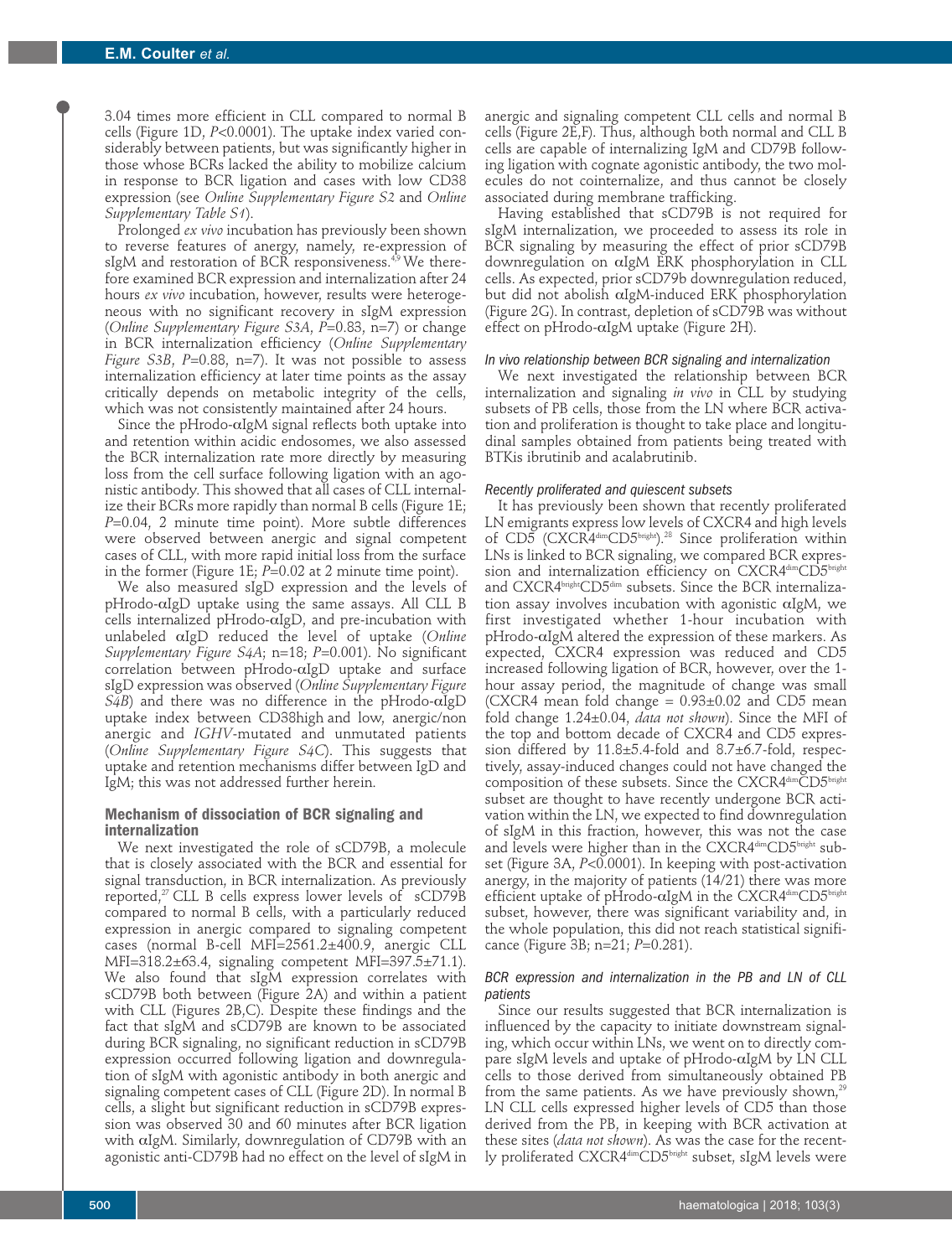significantly higher on cells derived from the LN compared to PB (Figure 3C; *P*=0.03, n=7; *Online Supplementary Figure S5*). Again, there was great variability in pHrodoαIgM uptake efficiency with higher levels in the LN than PB in five out of seven patients, but no significant difference overall (Figure 3D; *P*=0.218, n=7).

# *BTKi-treated CLL B-cells display features of anergy*

We next investigated the effect of BCR pathway blockade on BCR expression and function. PB samples were collected over time from BTKi-treated patients (ibrutinib and acalabrutinib) with a prolonged lymphocytosis for a minimum of 12 months (*Online Supplementary Table S2*). On comparison of CD19+ CD5+ CLL B-cells before and after one month of treatment, most cases showed an initial increase in sIgM expression (Figure 3E; *P*=0.02, n=7) followed by a decrease in sIgM levels after at least 12 months of treatment (Figure 3F; *P*=0.008, n=7). After 12 months or more of BTKi therapy, CLL B cells exhibited more efficient BCR internalization (Figure 3G; *P*=0.023, n=7) and had



Figure 2. Dissociation of BCR signaling and internalization in CLL cells. (A) A correlation was detected between the expression levels of surface (s)IgM and sCD79B on CD19<sup>+</sup>5<sup>+</sup> cells derived from 21 CLL patients (both anergic and signaling competent B cells, Pearson's correlation). Values are expressed as molecules of equivalent soluble fluorochrome (MESF) and derived from mean fluorescence intensity (MFI) values. (B) To examine the relationship within an individual patient, 15 subsets of CD19'5' cells were created, as defined by increasing sIgM expression, and mean sCD79B MFI values were recorded within the same gate. (C) A representative patient demonstrating a correlation between sIgM and sCD79B. (D) The percentage of sCD79B receptor expression was measured on CLL and normal B cells following agonistic αIgM ligation; a gradual reduction and internalization of sCD79B on normal CD19+ B cells was detected after 60 min incubation (n=6; *P*=0.03\*; Wilcoxon matched pairs test). In addition, CD79B internalization (E) and sIgM receptor expression (F) was measured upon αCD79B ligation, and compared between anergic, signaling competent and normal B cells. CD79B internalization occurred more rapidly (2 min time point) in anergic B cells compared to signaling competent and normal B cells (*P*=0.01 and *P*=0.001, respectively\*; Mann-Whitney test), however, the percentage of sIgM receptor expression remained unchanged in all CLL cases. Finally, signaling competent CLL B cells were pre-incubated with agonistic αCD79B for 10mins at 37°C prior to αIgM stimulation to determine the effect of CD79B internalization on αIgM-induced pERK activation (G: n=9; pERK levels were normalized to the positive control), as well as pHrodoαIgM uptake (H: n=9). Statistical analysis was performed *via* Wilcoxon matched pairs test. CLL: chronic lymphocytic leukemia; SAV: streptavidin-APC.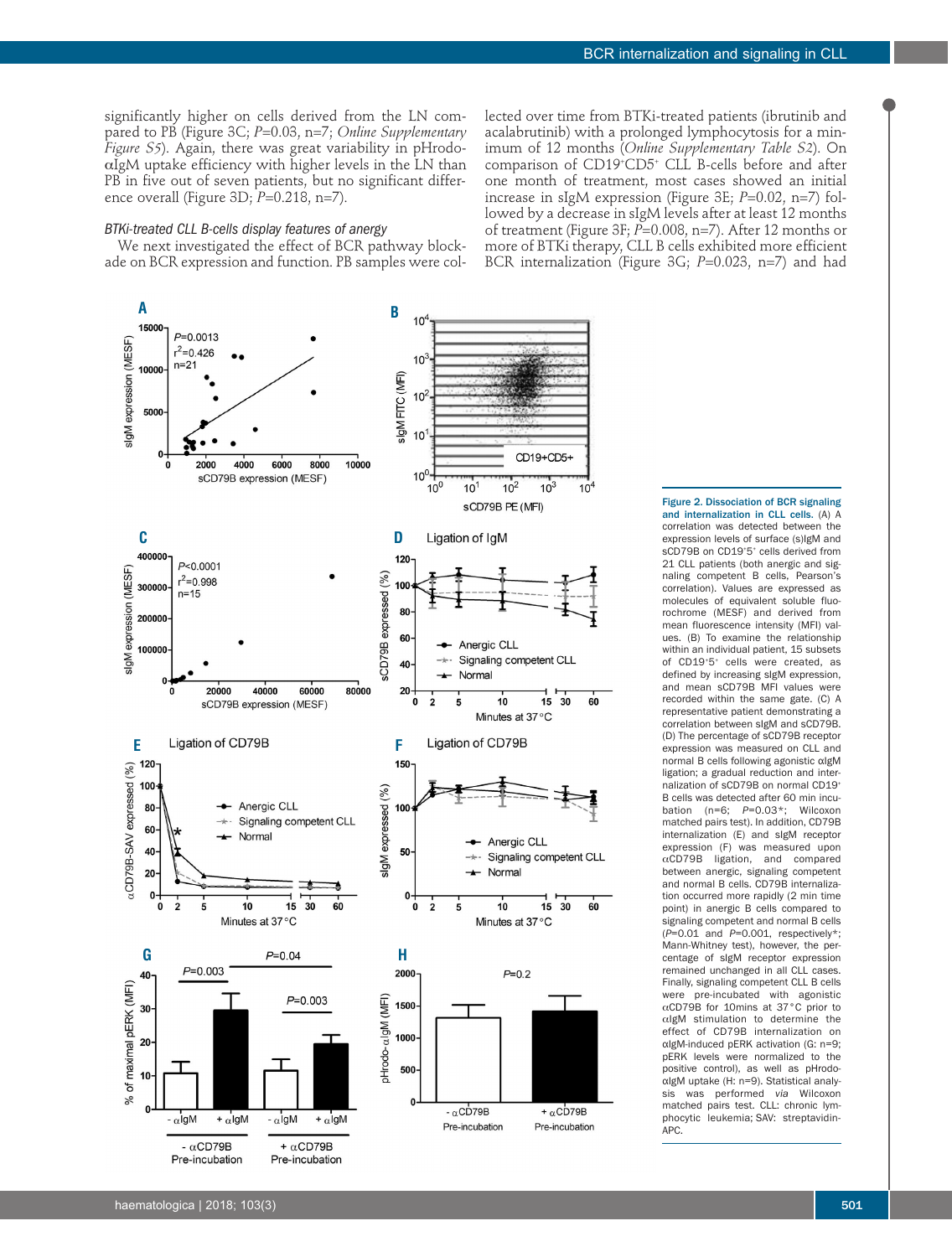reduced ability to activate ERK following BCR stimulation (Figure 3H; *P*=0.024, n=12).

# **Discussion**

In the study herein, we investigated the capacity of normal and CLL B cells to internalize ligands that bind to the BCR. Using two complementary techniques, we showed that BCR internalization and transit to acidified endosomes occurs in both normal and CLL B cells. When corrected for the level of sIgM expression, we found that BCR internalization and accumulation in endosomes is three times more efficient in CLL than normal B cells, and is highest of all in cases with anergic BCRs. Using agonistic antibodies to sIgM and sCD79B we also showed that internalization of sIgM is not accompanied by internalization of CD79B and vice versa. A comparison of LN with PB CLL cells and PB CXCR4<sup>dim</sup>CD5<sup>bright</sup> cells, representing



Figure 3. *In vivo* relationship between BCR signaling and internalization in CLL cells. BCR expression and uptake index were investigated firstly in subsets of peripheral blood (PB) cells (CXCR4ʰʲʁʰ:CD5ªm and CXCR4ªmCD5ʰʲʁʰt expressing CLL cells (A-B), and secondly in CD19\*CD5\* cells from the matched lymph node (LN) and PB samples from seven unmutated CLL patients (C-D). Thirdly, sIgM expression was measured in CD19°CD5° PB cells from CLL patients before, one month and at least 12 months after commencing BTKi treatment (ibrutinib, n=6 or acalabrutinib, n=1; presented as a percentage change in surface (s)IgM expression (E-F). Uptake index (G) and the capacity to induce pERK activation following BCR stimulation (H: pERK levels normalized to PMA/positive control) was also examined and compared in CLL B cells, pre- and during treatment. Statistical analysis was performed *via* Wilcoxon matched pairs test. MFI: mean fluorescent intensity; MESF: molecules of equivalent soluble fluorochrome.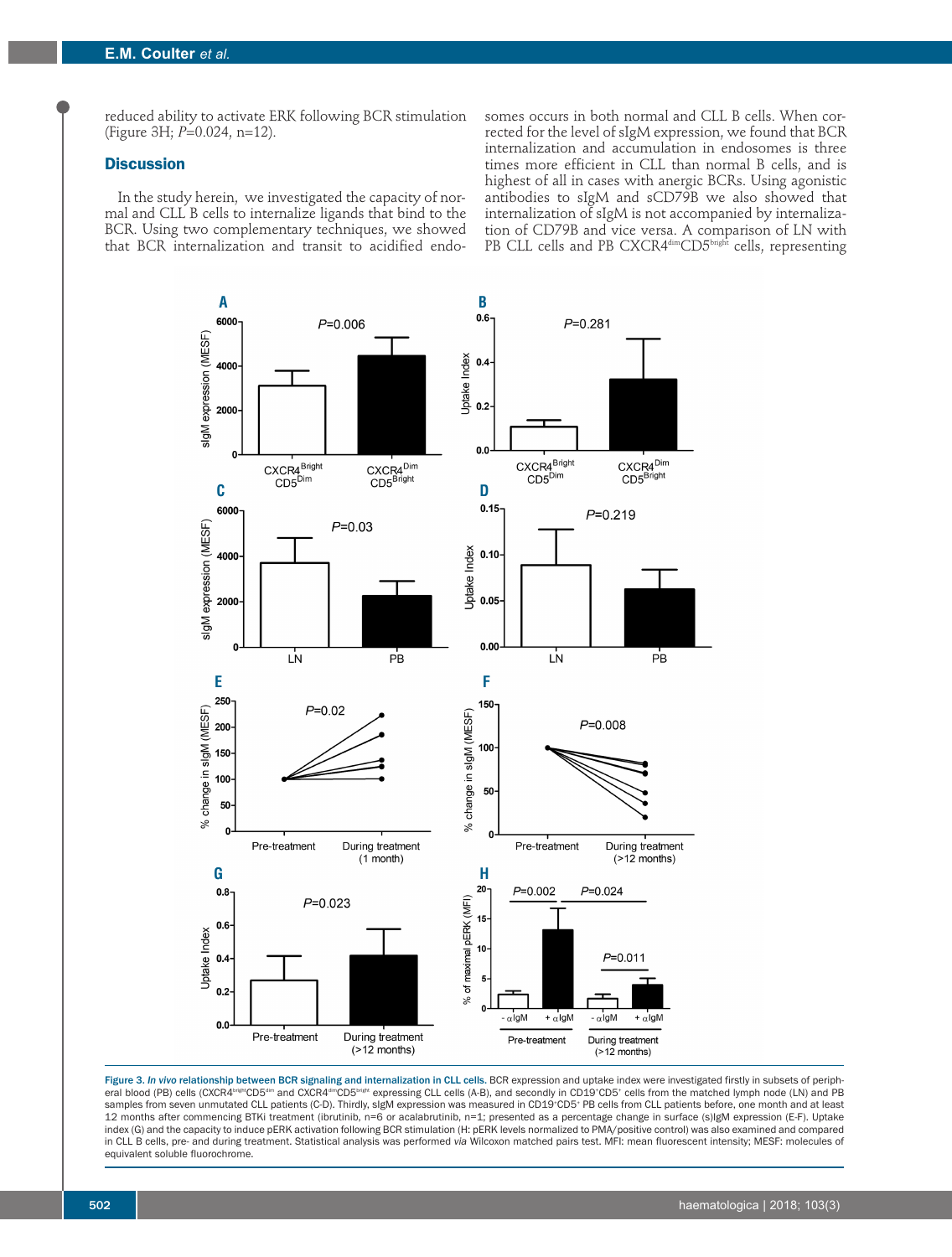recently proliferated LN emigrants,<sup>28</sup> with the CXCR4<sup>dim</sup>CD5<sup>bright</sup> subset showed that both the LN and recent emigrants express higher levels of sIgM, however, no consistent difference in BCR internalization efficiency was observed. This was a surprising finding given that BCR activation takes place in the LN and should result in the downregulation of sIgM. Finally, long-term *in vivo* inhibition of BCR signaling using BTKis resulted in an increase in the number of CLL cells exhibiting features of anergy, including a reduction in sIgM expression and signaling competence as well as an increase in the efficiency of BCR internalization.

These results have a number of implications. First, it is

clear that in CLL, BCR internalization is uncoupled from downstream signaling, since anergic CLL B cells internalize their BCRs more efficiently than non-anergic cases and normal B cells. These findings are in keeping with previous murine studies which showed that reduced surface BCR expression and uncoupling of signaling in normal anergic B cells is due to rapid internalization and retention in endosomes.30 Since an enhanced accumulation of BCR in endosomes was observed in every patient studied, the present results show that, at least in this respect, all cases of CLL show some features of anergy.

Second, although CD79B is known to associate with sIgM and is essential for the export of IgM to the cell sur-



Figure 4. Proposed mechanism for the dissociation of BCR signaling and internalization in CLL. Two alternative configurations of the BCR are proposed. Type 1 in which CD79B and surface (s)IgM are already closely associated or become associated following ligand binding. This form of the receptor can transduce downstream signals, but is not internalized until the subunits dissociate. Type 2 BCRs do not contain CD79B either before or after ligand binding. These receptors therefore cannot signal but can become internalized. Possible BCR compositions in anergic and non-anergic CLL are illustrated. In anergic CLL, both sIgM and sCD79B levels are low and there is little potential for association between the two either before or after ligand binding. In this scenario, downstream BCR signaling is minimal but internalization is efficient. In non-anergic cases of CLL, both sIgM and sCD79B levels are higher and there is a greater likelihood of the two becoming associated. Signaling is thus relatively more efficient but the capacity for internalization is less. CLL: chronic lymphocytic leukemia; BCR: B-cell receptor.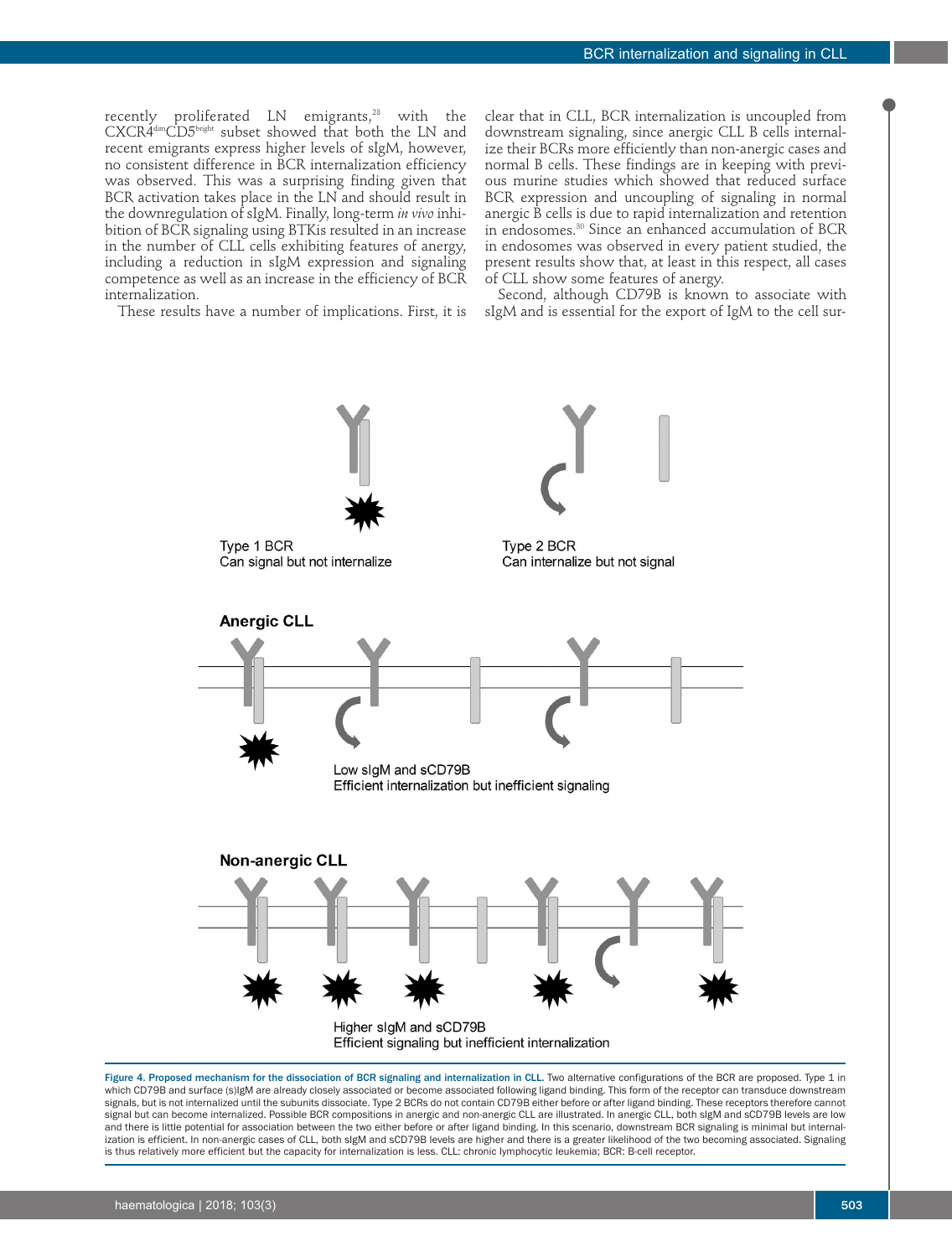face and downstream BCR signaling, our data strongly suggest that in CLL B cells, they internalize independently, and thus cannot be associated during endocytosis. In normal B cells a small proportion of sCD79B and sIgM cointernalized, again suggesting minimal association of the two during endocytosis. A plausible explanation for these observations is that BCRs exist in two configurations in CLL (Figure 4); the first in which sIgM and sCD79B are not and do not become associated following ligand binding and a second in which sIgM and sCD79B are already colocalized or are induced to associate following activation. The first configuration could not transduce downstream signals but, because retention of sIgM at the surface requires association with CD79B, would internalize efficiently. Adversely, BCRs in which sIgM and CD79B are associated could initiate signaling, however, the association with CD79B would favor retention at the cell surface, at least until the subunits undergo phosphorylationinduced dissociation.31 Such a model has already been proposed for normal B cells,<sup>32</sup> and is thought to favor signaling in response to low-affinity ligands, such as autoantigens of the type recognized by CLL BCRs.<sup>33</sup>

It is currently believed that BCR activation takes place in LNs and that this, combined with other signals from the microenvironment, leads to tumor proliferation. In other receptor systems, ligand binding is generally accompanied by downregulation of cell-surface receptors,<sup>34</sup> and our observation that sIgM levels are actually higher in the LN than PB and in recently proliferated CXCR4dimCD5bright compared to CXCR4<sup>dim</sup>CD5<sup>bright</sup> PB CLL cells was therefore unexpected. As recently suggested by others, it is possible that the elevated sIgM levels observed within the LN and CXCR4<sup>dim</sup>CD5<sup>bright</sup> subsets are due to IL4-induced upregulation of CD79B within lymphoid tissues.<sup>16,17</sup>

Our findings also shed further light on the mechanism of action of BTKis. As noted by others,13,35 a persistent low-level lymphocytosis is frequently seen in such patients and complete remissions are rare. In the early period following the commencement of BTKi therapy, we observed an increase in sIgM expression in PB CLL cells. Since we have shown that cells in the LNs express higher levels of sIgM than those in the PB, this most likely reflects the previously documented redistribution of the tumor from the former compartment to the later.<sup>35</sup> Over the longer term, however, the opposite is the case, with a significant reduction in sIgM that is accompanied by an increase in BCR internalization efficiency and a reduced capacity to phosphorylate ERK. These findings indicate that long-term BTKi therapy causes the emergence of a population of neoplastic B cells with anergic phenotypic and functional properties. This may occur either through reprograming of the tumor into a more anergic state or because there is subclonal heterogeneity within the tumor and selection of cells with anergic features by BTKi therapy. The latter possibility is supported by *in vitro* studies of leukemic B-cell migration<sup>29</sup> and *in vivo* observations using heavy water or glucose labeling<sup>36</sup> that suggest the existence of subclonal heterogeneity at a functional level in CLL.

Finally, since BCR internalization into endosomes is the first event in antigen processing, our data support the theory that, under some circumstances, CLL B cells might act as antigen presenting cells. We have recently shown that LN derived CLL B cells express higher levels of costimulatory molecules, form immune synapses and stimulate an allogeneic mixed lymphocyte reaction more efficiently than those from the PB.29 In addition, elution of peptides from CLL major histocompatibility complex (MHC) class II reveals presentation of a range of autologous peptides, $37$ with evidence for expansion of cognate T-cell clones in CLL but not normal PB. Furthermore, a number of groups have documented the presence of T cells in CLL patients that are capable of responding to a range of other molecules, including Rh antigen,<sup>38</sup> tumor idiotype<sup>23</sup> immunoglobulin framework,<sup>39</sup> or CDR3 motifs<sup>40</sup> as well as broader responses against tumor lysates<sup>41</sup> or intact leukemic cells.42 It is therefore plausible that the abnormal phenotype, repertoire and function of CLL T cells might be a consequence of excessive and aberrant antigen presentation occurring within lymphoid tissues.

In summary, we have shown that, as in normal B-cell anergy, CLL B cells internalize ligands that bind to the BCR more efficiently than normal. This process is uncoupled from downstream signaling and does not involve association with CD79B. We demonstrate that BTKi therapy induces or selects for cells with anergic properties that persist in the long term. Understanding how this occurs will be important in order to optimize the efficacy of this important new class of drugs.

#### *Funding*

*This work was supported by research funding from Bloodwise (grant number: 15012) and the British Society of Haematology (BSH; grant number: 34721/start up). The authors also acknowledge financial support from the UK Department of Health via the National Institute for Health Research (NIHR) comprehensive Biomedical Research Centre award to Guy's & St Thomas' NHS Foundation Trust in partnership with King's College London and King's College Hospital NHS Foundation Trust.*

#### **References**

- 1. Gobessi S, Laurenti L, Longo PG, et al. Inhibition of constitutive and BCR-induced Syk activation downregulates Mcl-1 and induces apoptosis in chronic lymphocytic leukemia B cells. Leukemia. 2009; 23(4):686- 697.
- 2. Muzio M, Apollonio B, Scielzo C, et al. Constitutive activation of distinct BCR-signaling pathways in a subset of CLL patients: a molecular signature of anergy. Blood. 2008;112(1):188-195.
- 3. Zhuang J, Hawkins SF, Glenn MA, et al. Akt

is activated in chronic lymphocytic leukemia cells and delivers a pro-survival signal: the therapeutic potential of Akt inhibition. Haematologica. 2010;95(1):110-118.

- 4. Apollonio B, Scielzo C, Bertilaccio MT, et al. Targeting B-cell anergy in chronic lymphocytic leukemia. Blood. 2013;121(19):3879- 3888, S1-8.
- 5. Hewamana S, Alghazal S, Lin TT, et al. The NF-kappaB subunit Rel A is associated with in vitro survival and clinical disease progression in chronic lymphocytic leukemia and represents a promising therapeutic target. Blood. 2008;111(9):4681-4689.
- 6. Byrd JC, Harrington B, O'Brien S, et al. Acalabrutinib (ACP-196) in Relapsed Chronic Lymphocytic Leukemia. N Engl J Med. 2016;374(4):323-332.
- 7. Byrd JC, Furman RR, Coutre SE, et al. Targeting BTK with ibrutinib in relapsed chronic lymphocytic leukemia. N Engl J Med. 2013;369(1):32-42.
- 8. Cesano A, Perbellini O, Evensen E, et al. Association between B-cell receptor responsiveness and disease progression in B-cell chronic lymphocytic leukemia: results from single cell network profiling studies. Haematologica. 2013;98(4):626-634.